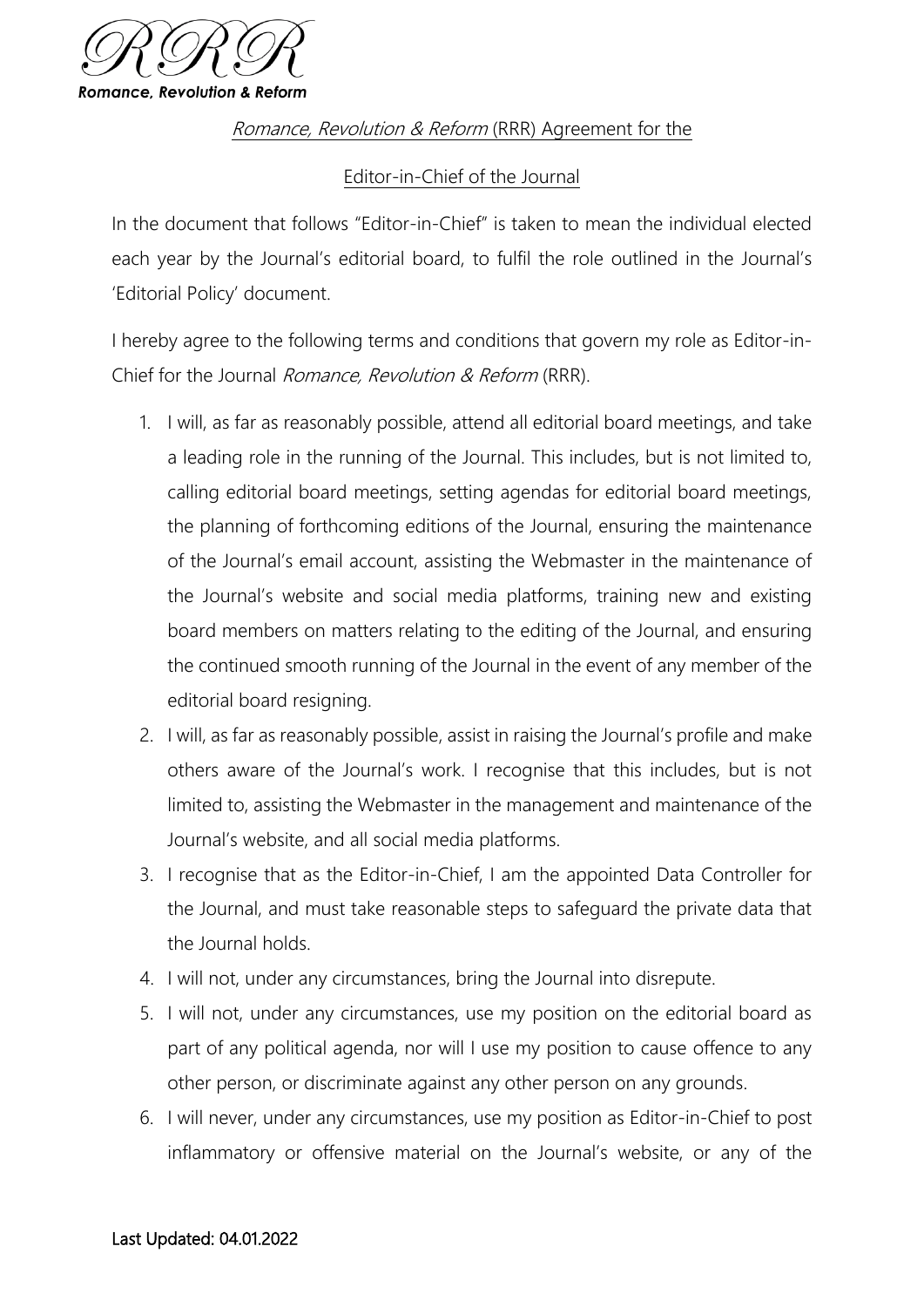

Journal's social media platforms, nor will I ever maliciously tamper with the website or social media platforms by deleting material, transferring the ownership of the website, or deleting the website itself, or the journal's social media accounts.

- 7. I will never, under any circumstances, throughout my time on the editorial board, accept money or sponsorship on behalf of the Journal, nor will I expect the Journal to honour any agreement that I reach, unless it has been agreed by a meeting of the Journal's editorial board.
- 8. I will never, under any circumstances, spend Journal funds without the prior consent of the editorial board.
- 9. I recognise that it may be my responsibility, once consent has been obtained from the editorial board, to provide written confirmation to members of the editorial board, authorising them to incur expenses which may be charged to the Journal.
- 10. I will not expect the Journal to cover any expenses that I incur without the prior agreement of the editorial board.
- 11. In signing this document, I agree to adhere to the Journal's policies, including the privacy policy, which I have read, and which I know are available on the Journal's website.
- 12. I recognise that it is my responsibility to call votes and ensure that a majority decision is reached within 14 days of the vote being called.
- 13. I further agree that, as part of my responsibilities, I will always be one of the board members who signs off each issue of the journal, and that prior to doing so I will voice any concerns that I may have over issues relating to copyright.
- 14. I recognise that should I choose to resign as Editor-in-Chief I should, unless in exceptional circumstances, provide six weeks notice of my resignation to the whole editorial board, during which time I should assist the Deputy Editor in their transition to the post of Acting Editor-in-Chief, which they will hold until an editorial board meeting can be held to vote for a new Editor-in-Chief.
- 15. I recognise that, my position as Editor-in-Chief is reviewed annually by the editorial board, and that I reserve the right to resubmit my name for